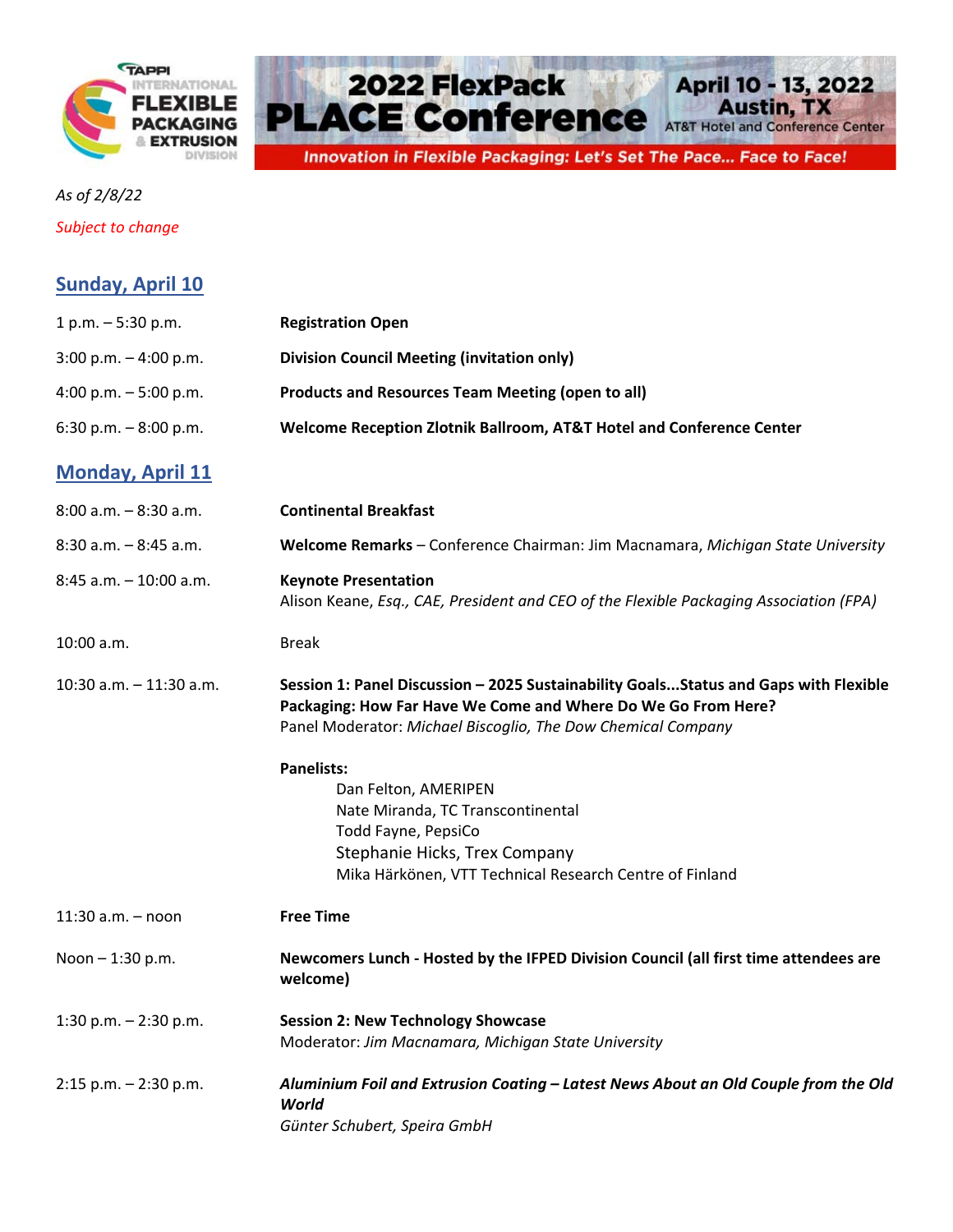| 2:30 p.m.                 | <b>Break</b>                                                                                                                                                  |
|---------------------------|---------------------------------------------------------------------------------------------------------------------------------------------------------------|
| $3 p.m. - 5:30 p.m.$      | <b>Tabletop Reception</b>                                                                                                                                     |
|                           |                                                                                                                                                               |
| <b>Tuesday, April 12</b>  |                                                                                                                                                               |
| $7:00$ a.m. $-8:00$ a.m.  | Speaker Breakfast (Tuesday Speakers Only)                                                                                                                     |
| $7:00$ a.m. $-8:00$ a.m.  | <b>Continental Breakfast</b>                                                                                                                                  |
| $8:00$ a.m. $-10:00$ a.m. | Session 3: Package Engineering & Film Design<br>Session Chair: Warren Durling, Clorox                                                                         |
|                           | <b>Optimizing Film Bending Stiffness and Coefficient of Friction for High Speed Converting</b><br>Dan Ward, Nova Chemicals                                    |
|                           | <b>HDPE Barrier Extrusion Lamination for Flexible Packaging Structures</b><br>Emily Silber, LyondellBasell                                                    |
|                           | Exploring novel HDPE solutions for oriented polyethylene (OPE) films<br>Nilesh Savargaonkar, Exxon Mobil Chemical Company                                     |
|                           | Expanding boundaries on bi-oriented polyethylene (BOPE): productivity and<br>performance<br>Jian Wang, The Dow Chemical Company                               |
| $8:00$ a.m. $-10:00$ a.m. | <b>Session 4: Advances in Polymer Processing - I</b><br>Session Chair: Günter Schubert, Speira GmbH                                                           |
|                           | Introducing a New Extrusion Die Flow Distribution Channel for Cast Film Applications<br>Sam Iuliano, Nordson EDI                                              |
|                           | Why all Films do Not Treat the Same: The Signature Relationship between Your Film &<br><b>Corona Treaters</b><br>Aaron Hootkin, Enercon Industries            |
|                           | Understanding the Advantages of Using Pressure Control to Minimize the Effect of<br><b>Process Variations</b><br>Kevin Slusarz, US Extruders                  |
|                           | <b>Extrusion Coating &amp; Laminating - Accurate Melt Temperature Measurement and</b><br><b>Optimization</b><br>Kelly Frey, Chevron Phillips Chemical Company |
| 10:00 a.m.                | <b>Break</b>                                                                                                                                                  |
| $10:30$ a.m. $-$ noon     | <b>Session 5: Developments in Recycled Material Reutilization</b><br>Session Chair: Jose Torradas, Saltor, LLC                                                |
|                           | Recyclability of different polyethylene based packaging structures                                                                                            |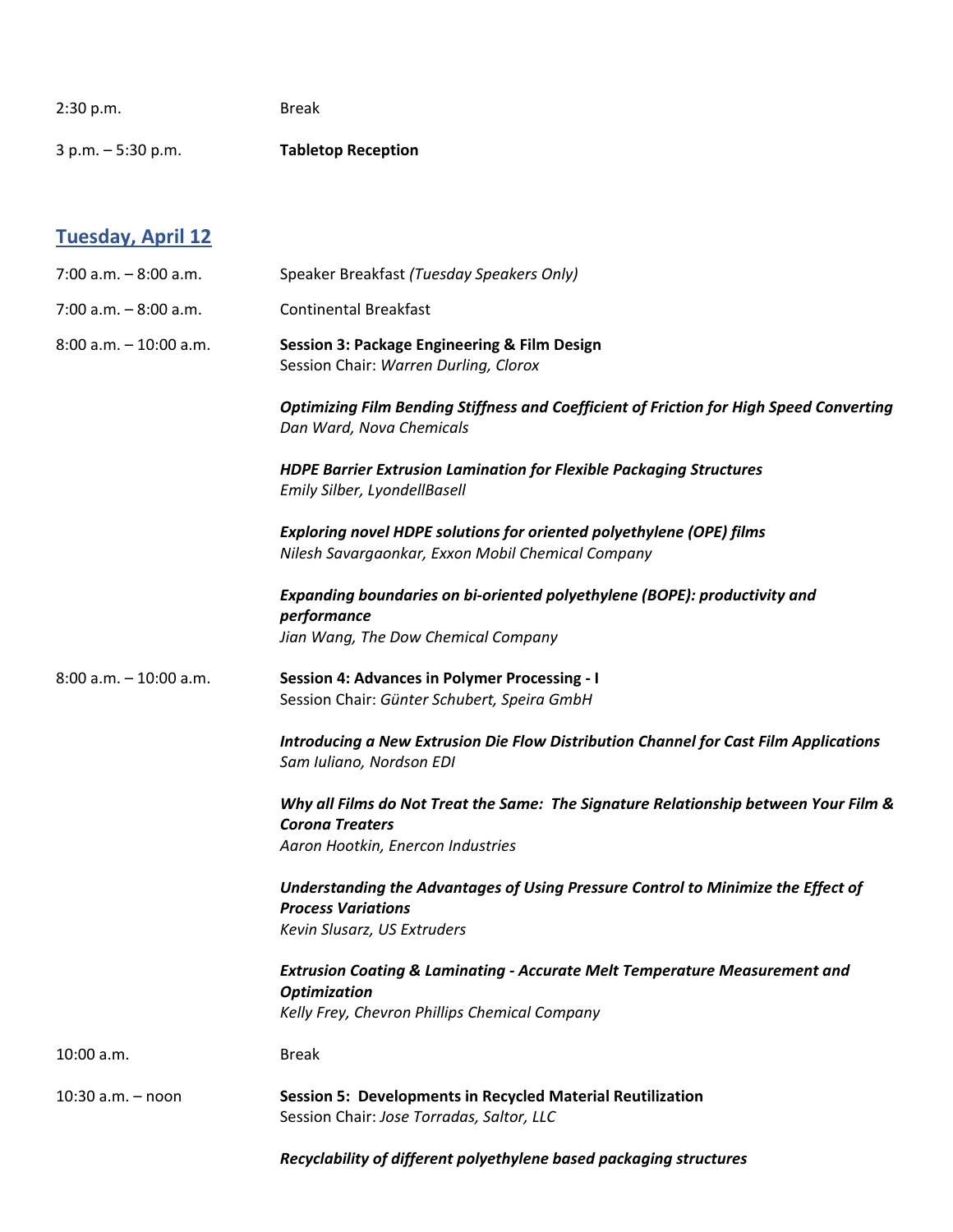|                          | Larry Effler, The Dow Chemical Company                                                                                                                                                                             |
|--------------------------|--------------------------------------------------------------------------------------------------------------------------------------------------------------------------------------------------------------------|
|                          | <b>Myths and Truths about Nylon Recycling</b><br>Sergi Salvà Sàez, UBE                                                                                                                                             |
|                          | Enabling Circular Economy in Flexible Packaging - Incorporating High Level of PCR in<br><b>Heavy Duty Sacks Films</b><br>Vinod Kumar Konaganti, NOVA Chemicals                                                     |
| $10:30$ a.m. $-$ noon    | Session 6: Advances in Polymer Processing - II<br>Session Chair: James Bryant, NOVA Chemicals                                                                                                                      |
|                          | <b>Extrusion Coating Die Tooling with Edge Encapsulation</b><br>Sam Iuliano, Nordson EDI                                                                                                                           |
|                          | <b>Solving Common Problems in Film Extrusion</b><br>Karen Xiao, Macro Engineering                                                                                                                                  |
|                          | High performance extrusion coating of thin aluminium foil and consequential barrier<br>challenges<br>Günter Schubert, Speira GmbH                                                                                  |
| Noon $- 2:00$ p.m.       | <b>Awards Luncheon</b>                                                                                                                                                                                             |
| 12:30 p.m. $-$ 1:00 p.m. | <b>Awards Presentation</b><br>Moderator: Kelly Frey, Chevron Phillips Chemical Company                                                                                                                             |
| 1:00 p.m. $- 2:00$ p.m.  | <b>Keynote Presentation</b><br><b>Sustainable Flexible Packaging: Perspectives and R&amp;D Effort from Packaging</b><br><b>Converters</b><br>Tom Lee, Vice-President Research and Development, TC Transcontinental |
| $2:00$ p.m. $-3:30$ p.m. | <b>Session 7: Specialty Films and Coatings</b><br>Session Chair: Jim Macnamara, Michigan State University                                                                                                          |
|                          | <b>New Developments for PET Replacement Film</b><br>Michael Andrews, Windmöller & Hölscher                                                                                                                         |
|                          | <b>Cellulosic Materials: Alternative Solutions for Sustainable Flexible Packaging</b><br><b>Extrusion Screw Considerations for Flexible Packaging</b><br>Stephen Lariviere, FP Innovations                         |
|                          | Optimization of Ethylene Acrylic Acid and Low Density Polyethylene Blend in Tie-layer<br>Yong Zheng, SK GC Americas                                                                                                |
| $2:00$ p.m. $-3:30$ p.m. | <b>Session 8: Advances in Polymer Processing - III</b><br>Session Chair: Fraser Waldie, NOVA Chemicals                                                                                                             |
|                          | Recycling of packaging plastics: process technologies, challenges and new<br>developments                                                                                                                          |
|                          | Mika Härkönen, VTT Technical Research Centre of Finland Ltd                                                                                                                                                        |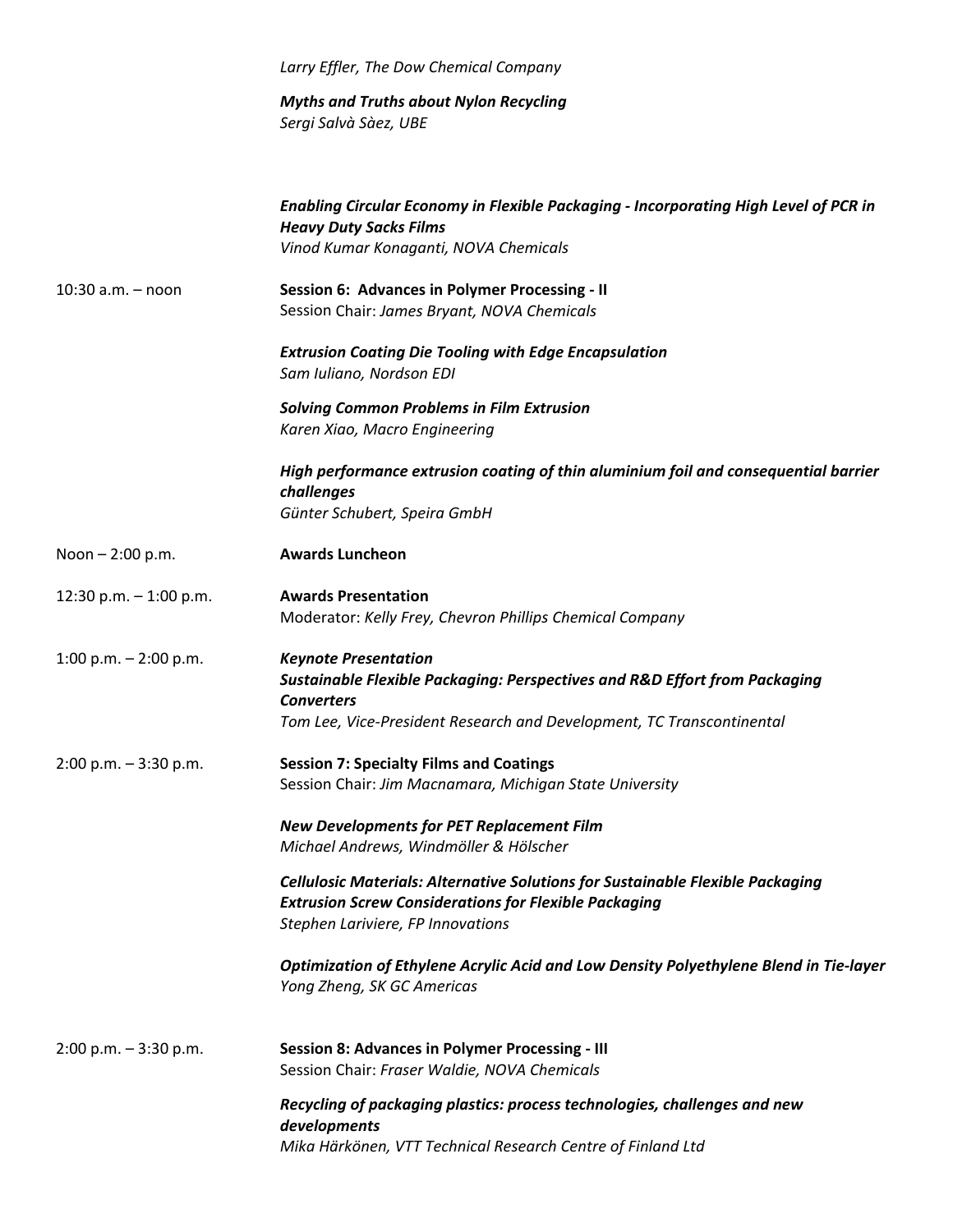|                            | Micro- and Nano Layer Multiplying Coextrusion Approaches for Enhanced Film<br><b>Packages</b><br>Michael Ponting, Peak Nano                                                                                                                                                                                                                                                                                                                                                                                                                   |
|----------------------------|-----------------------------------------------------------------------------------------------------------------------------------------------------------------------------------------------------------------------------------------------------------------------------------------------------------------------------------------------------------------------------------------------------------------------------------------------------------------------------------------------------------------------------------------------|
|                            | Cross section polishing - a prime tool to uncover defects in packaging laminates<br>Günter Schubert, Speira GmbH                                                                                                                                                                                                                                                                                                                                                                                                                              |
| 3:30 p.m.                  | <b>Break</b>                                                                                                                                                                                                                                                                                                                                                                                                                                                                                                                                  |
| 4 p.m. - 5:30 p.m.         | Session 9: Classic Papers - Timeless Technical Insights<br>Session Chairs: Dorene Smith, Westlake Chemicals<br>Scott Marks, The Dow Chemical Company<br><b>Fundamentals of Extrusion Coating: Tidbits and Shortcuts by Ray Edwards</b><br>Represented by Dorene Smith, Westlake Chemicals<br>Dragan Djorjevic prior paper<br>Represented by Lou Piffer, Davis-Standard<br>Solidification Process in Extrusion Coating, by William Karszes (circa 1991):<br>Represented by Barry Morris, retired from both DuPont and The Dow Chemical Company |
| 6:00 p.m. $-$ 10:00 p.m.   | <b>Evening Event at Banger Sausage House and Beer Garden</b><br>(transportation provided)                                                                                                                                                                                                                                                                                                                                                                                                                                                     |
| <b>Wednesday, April 13</b> |                                                                                                                                                                                                                                                                                                                                                                                                                                                                                                                                               |
| $7 a.m. - 8 a.m.$          | Speaker Breakfast (Wednesday Speakers Only)                                                                                                                                                                                                                                                                                                                                                                                                                                                                                                   |
| $7 a.m. - 8 a.m.$          | <b>Continental Breakfast</b>                                                                                                                                                                                                                                                                                                                                                                                                                                                                                                                  |

8 a.m. – 10 a.m. **Session 10: Leading Towards a Circular Economy** Session Chair: *Gary Li, KPMG*

> *Sustainable Packaging – Recycling/Biopolymers Steve DeSpain, Reifenhauser Incorporated*

*Extrusion Coating versus Adhesive Lamination – A comparison study Lou Piffer, Davis‐Standard*

*Between opinions and certainty: a fact‐based approach to flexible packaging sustainability Pierre Sarazin, PolyExpert*

*Translating Consumer Insights into Packaging Innovation Eric Vignola and Brant Wunderlich, NOVA Chemicals Corporation*

8 a.m. – 10 a.m. **Session 11: Biopolymers and Compostability** Session Chair: *Rob Hammond, Mica Corporation*

**Aqueously Degradable PET Films Containing a Latent Metal Oxide Reagent**